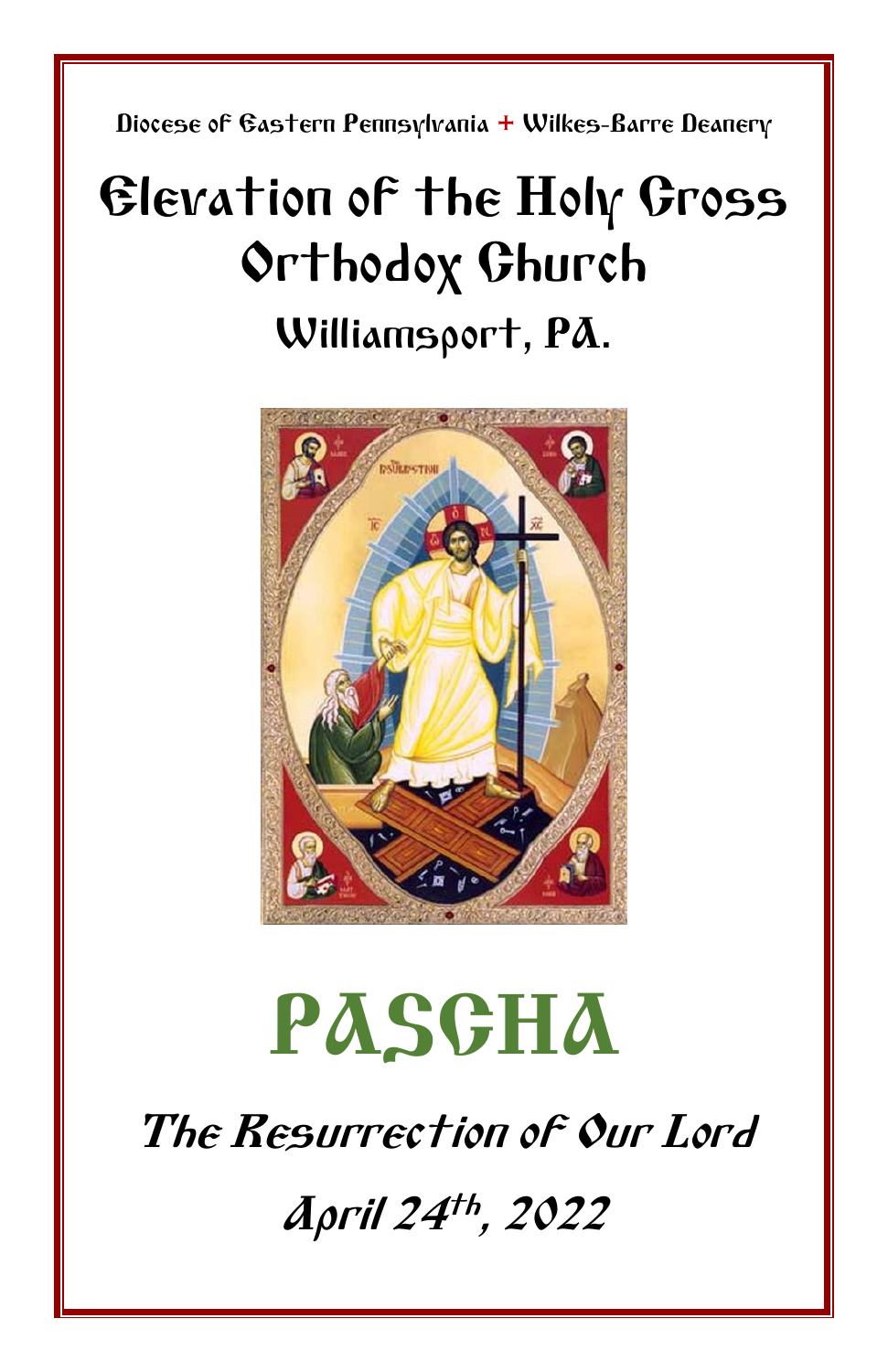### Elevation of the Holy Cross Orthodox Church

1725 Holy Cross Ln Williamsport, Pennsylvania 17701-2749 www.holycrosswilliamsport.org

Rev. Fr. Seraphim Reynolds, Pastor Office: 570.322.3020 (c) 717.576.3503 Email: priestseraphim@protonmail.com

*Today's Scripture Readings: Epistle: Acts 1:1-8 Gospel: St. John 1:1-17*

#### *CHRIST IS RISEN! INDEED HE IS RISEN! Christos Voskrese! Voistinu Voskrese! Christos Anesti! Alithos Anesti!*

*A festive welcome to everyone, and especially to our visitors and guests this joyous morning! Please join us for some fellowship after in the Parish Hall!*

> **Services, Events & Announcements** *BRIGHT WEEK (Fast Free)*

+ *Agape Vespers – Sunday April 24th @ 3pm*

+ *Bright Monday* – Festive Divine Liturgy – April 25th @ 10am

+ *Great Vespers – Saturday April 30th @ 5pm*

+ *St. Thomas Sunday – Divine Liturgy – May 1 st @ 10am (Hours @ 9:40) Fellowship following*

+ **2 nd Official Announcement – Special Parish Meeting – Sunday May 1st after Fellowship Hour**

#### *Our Giving – April 17th, 2022*

Tithes/Offerings - \$1,674.00 / Online Giving - \$125.00 Candle Offerings – \$83.00/ Love Offerings - \$250.00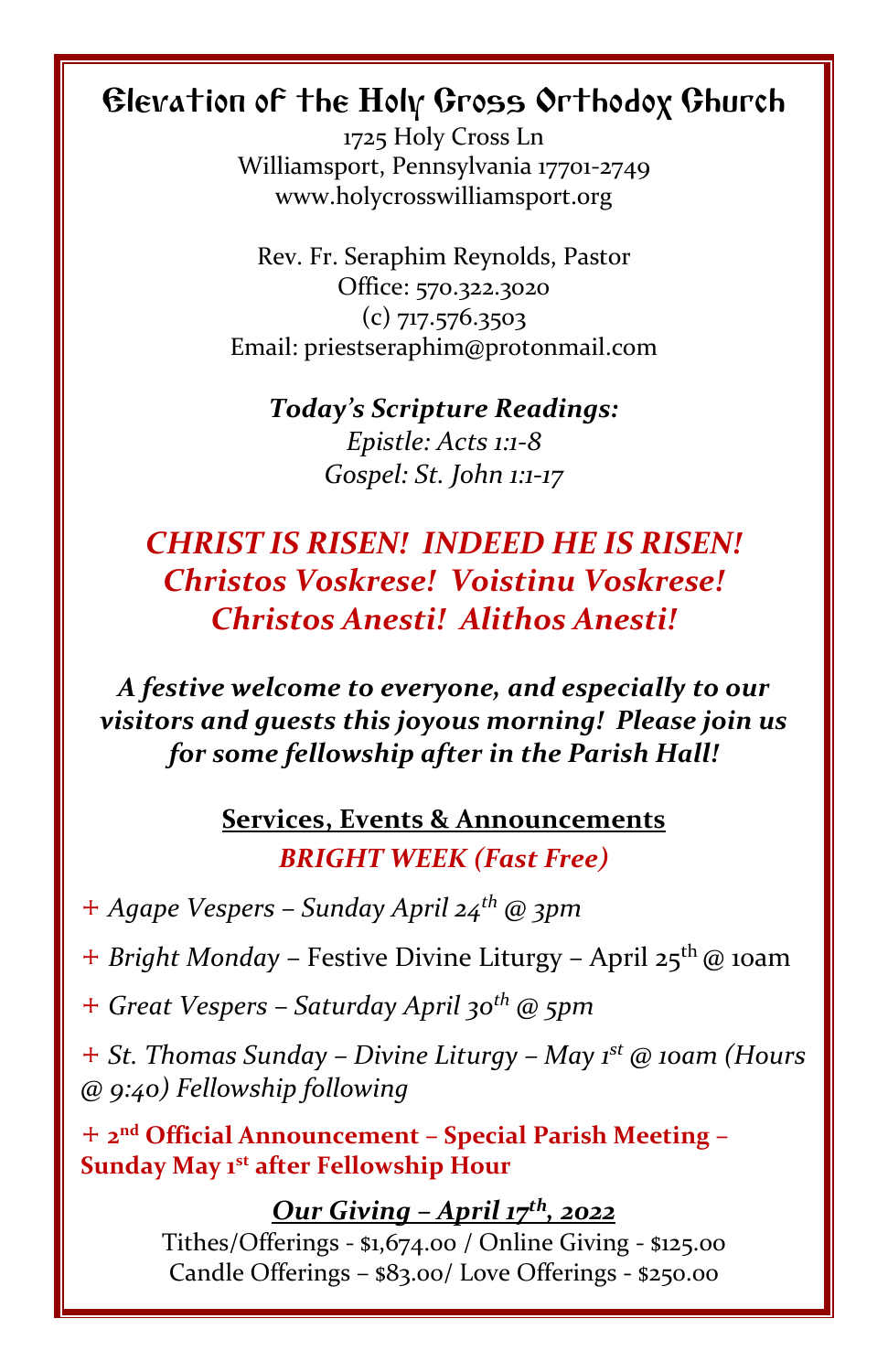**Regarding Holy Communion:** Only those faithful who are Orthodox Christians and have **properly prepared themselves** by **fasting, prayer [i.e.,** *Prayers Before Communion***], recent confession**, and who were *at least present for the reading of the Epistle and Gospel* should approach to receive the Holy Eucharist. *We should all be at peace with each other too*. If you have any questions about Communion, please see Fr. Seraphim.

#### *PASCHAL Homily of St John Chrysotom*

If any man be devout and love God, let him enjoy this fair and radiant triumphal feast. If any man be a wise servant, let him rejoicing enter into the joy of his Lord. If any have labored long in fasting, let him now receive his recompense. If any have wrought from the first hour, let him today receive his just reward. If any have come at the third hour, let him with thankfulness keep the feast. If any have arrived at the sixth hour, let him have no misgivings; because he shall in nowise be deprived thereof. If any have delayed until the ninth hour, let him draw near, fearing nothing. If any have tarried even until the eleventh hour, let him, also, be not alarmed at his tardiness; for the Lord, who is jealous of his honor, will accept the last even as the first; He gives rest unto him who comes at the eleventh hour, even as unto him who has wrought from the first hour.

And He shows mercy upon the last, and cares for the first; and to the one He gives, and upon the other He bestows gifts. And He both accepts the deeds, and welcomes the intention, and honors the acts and praises the offering. Wherefore, enter you all into the joy of your Lord; and receive your reward, both the first, and likewise the second. You rich and poor together, hold high festival. You sober and you heedless, honor the day. Rejoice today, both you who have fasted and you who have disregarded the fast. The table is full-laden; feast ye all sumptuously. The calf is fatted; let no one go hungry away.